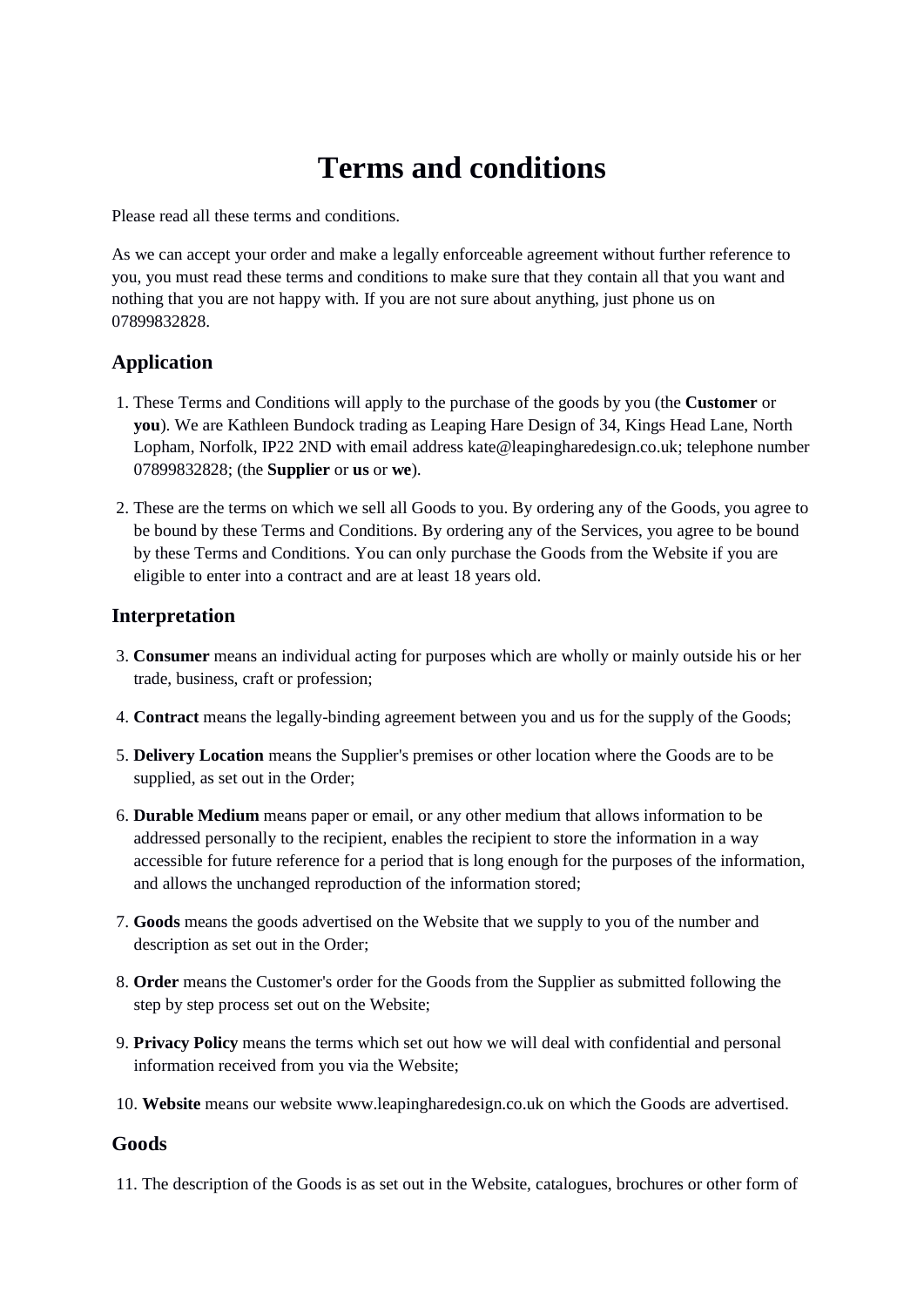advertisement. Any description is for illustrative purposes only and there may be small discrepancies in the size and colour of the Goods supplied.

- 12. In the case of any Goods made to your special requirements, it is your responsibility to ensure that any information or specification you provide is accurate.
- 13. All Goods which appear on the Website are subject to availability.
- 14. We can make changes to the Goods which are necessary to comply with any applicable law or safety requirement. We will notify you of these changes.

#### **Personal information**

- 15. We retain and use all information strictly under the Privacy Policy.
- 16. We may contact you by using e-mail or other electronic communication methods and by pre-paid post and you expressly agree to this.

#### **Basis of Sale**

- 17. The description of the Goods in our website does not constitute a contractual offer to sell the Goods. When an Order has been submitted on the Website, we can reject it for any reason, although we will try to tell you the reason without delay.
- 18. The Order process is set out on the Website. Each step allows you to check and amend any errors before submitting the Order. It is your responsibility to check that you have used the ordering process correctly.
- 19. A Contract will be formed for the sale of Goods ordered only when you receive an email from us confirming the Order (**Order Confirmation**). You must ensure that the Order Confirmation is complete and accurate and inform us immediately of any errors. We are not responsible for any inaccuracies in the Order placed by you. By placing an Order you agree to us giving you confirmation of the Contract by means of an email with all information in it (ie the Order Confirmation). You will receive the Order Confirmation within a reasonable time after making the Contract, but in any event not later than the delivery of any Goods supplied under the Contract.
- 20. Any quotation is valid for a maximum period of 5 days from its date, unless we expressly withdraw it at an earlier time.
- 21. No variation of the Contract, whether about description of the Goods, Fees or otherwise, can be made after it has been entered into unless the variation is agreed by the Customer and the Supplier in writing.
- 22. We intend that these Terms and Conditions apply only to a Contract entered into by you as a Consumer. If this is not the case, you must tell us, so that we can provide you with a different contract with terms which are more appropriate for you and which might, in some respects, be better for you, eg by giving you rights as a business.

#### **Price and Payment**

23. The price of the Goods and any additional delivery or other charges is that set out on the Website at the date of the Order or such other price as we may agree in writing.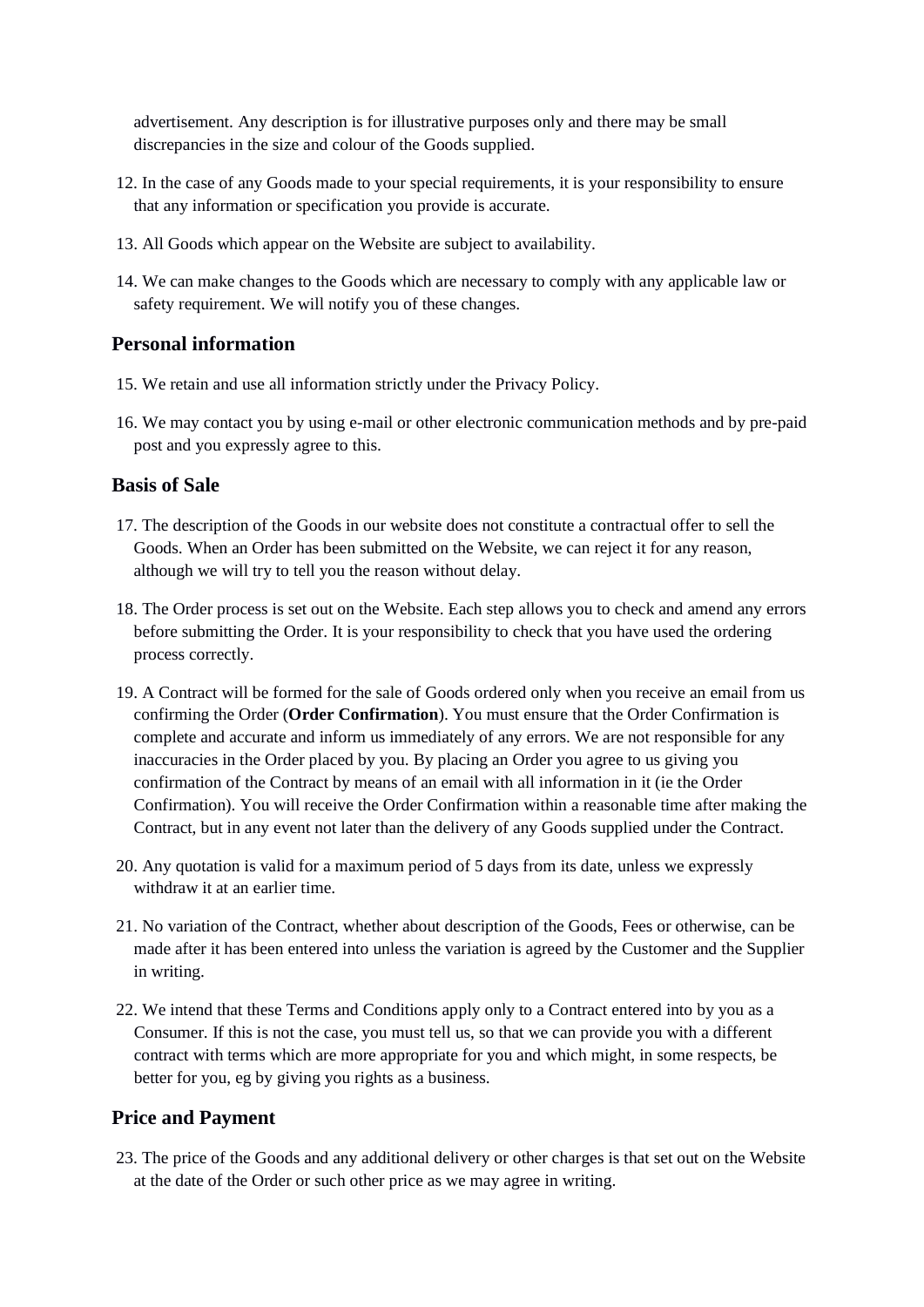- 24. Prices and charges include VAT at the rate applicable at the time of the Order.
- 25. You must pay by submitting your credit or debit card details with your Order and we can take payment immediately or otherwise before delivery of the Goods.

## **Delivery**

- 26. We will deliver the Goods, to the Delivery Location by the time or within the agreed period or, failing any agreement, without undue delay and, in any event, not more than 30 days after the day on which the Contract is entered into.
- 27. In any case, regardless of events beyond our control, if we do not deliver the Goods on time, you can (in addition to any other remedies) treat the Contract at an end if:
	- a. we have refused to deliver the Goods, or if delivery on time is essential taking into account all the relevant circumstances at the time the Contract was made, or you said to us before the Contract was made that delivery on time was essential; or
	- b. after we have failed to deliver on time, you have specified a later period which is appropriate to the circumstances and we have not delivered within that period.
- 28. If you treat the Contract at an end, we will (in addition to other remedies) promptly return all payments made under the Contract.
- 29. If you were entitled to treat the Contract at an end, but do not do so, you are not prevented from cancelling the Order for any Goods or rejecting Goods that have been delivered and, if you do this, we will (in addition to other remedies) without delay return all payments made under the Contract for any such cancelled or rejected Goods. If the Goods have been delivered, you must return them to us or allow us to collect them from you and we will pay the costs of this.
- 30. If any Goods form a commercial unit (a unit is a commercial unit if division of the unit would materially impair the value of the goods or the character of the unit) you cannot cancel or reject the Order for some of those Goods without also cancelling or rejecting the Order for the rest of them.
- 31. We do not generally deliver to addresses outside England and Wales, Scotland, Northern Ireland, the Isle of Man and Channels Islands. If, however, we accept an Order for delivery outside that area, you may need to pay import duties or other taxes, as we will not pay them.
- 32. You agree we may deliver the Goods in instalments if we suffer a shortage of stock or other genuine and fair reason, subject to the above provisions and provided you are not liable for extra charges.
- 33. If you or your nominee fail, through no fault of ours, to take delivery of the Goods at the Delivery Location, we may charge the reasonable costs of storing and redelivering them.
- 34. The Goods will become your responsibility from the completion of delivery or Customer collection. You must, if reasonably practicable, examine the Goods before accepting them.

#### **Risk and Title**

35. Risk of damage to, or loss of, any Goods will pass to you when the Goods are delivered to you.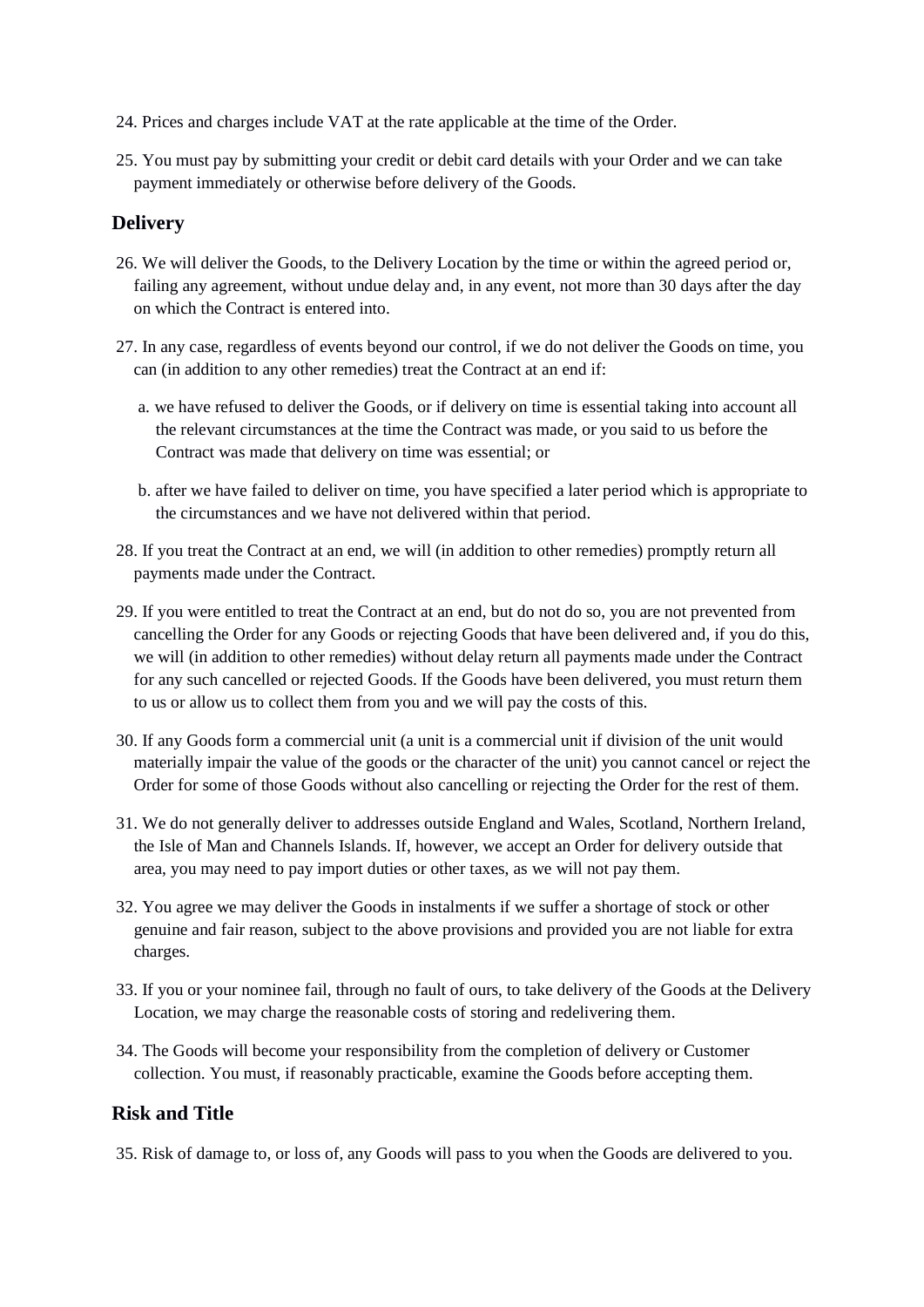36. You do not own the Goods until we have received payment in full. If full payment is overdue or a step occurs towards your bankruptcy, we can choose, by notice to cancel any delivery and end any right to use the Goods still owned by you, in which case you must return them or allow us to collect them.

### **Returns**

- 37. You can return the Order by telling us before the Contract is made, if you simply wish to change your mind and without giving us a reason, and without incurring any liability.
- 38. This is a **distance contract** (as defined below) which has the cancellation rights **(Cancellation Rights)** set out below. These Cancellation Rights, however, do not apply, to a contract for the following goods (with no others) in the following circumstances:
	- a. foodstuffs, beverages or other goods intended for current consumption in the household and which are supplied on frequent and regular rounds to your residence or workplace;
	- b. goods that are made to your specifications or are clearly personalised;
	- c. goods which are liable to deteriorate or expire rapidly.
- 39. Also, the Cancellation Rights for a Contract cease to be available in the following circumstances:
	- a. in the case of a contract for the supply of sealed goods which are not suitable for return due to health protection or hygiene reasons, if they become unsealed after delivery;
	- b. in the case of any sales contract, if the goods become mixed inseparably (according to their nature) with other items after delivery.

#### Returning Goods

- 40. If you have received Goods in connection with the Contract which you have cancelled, you must send back the Goods without delay and in any event not later than 14 days from the day on which you communicate to us your cancellation of this Contract. The deadline is met if you send back the Goods before the period of 14 days has expired. You agree that you will have to bear the cost of returning the Goods.
- 41. For the purposes of these Cancellation Rights, these words have the following meanings:
	- a. **distance contract** means a contract concluded between a trader and a consumer under an organised distance sales or service-provision scheme without the simultaneous physical presence of the trader and the consumer, with the exclusive use of one or more means of distance communication up to and including the time at which the contract is concluded;
	- b. **sales contract** means a contract under which a trader transfers or agrees to transfer the ownership of goods to a consumer and the consumer pays or agrees to pay the price, including any contract that has both goods and services as its object.

#### **Conformity**

42. We have a legal duty to supply the Goods in conformity with the Contract, and will not have conformed if it does not meet the following obligation.